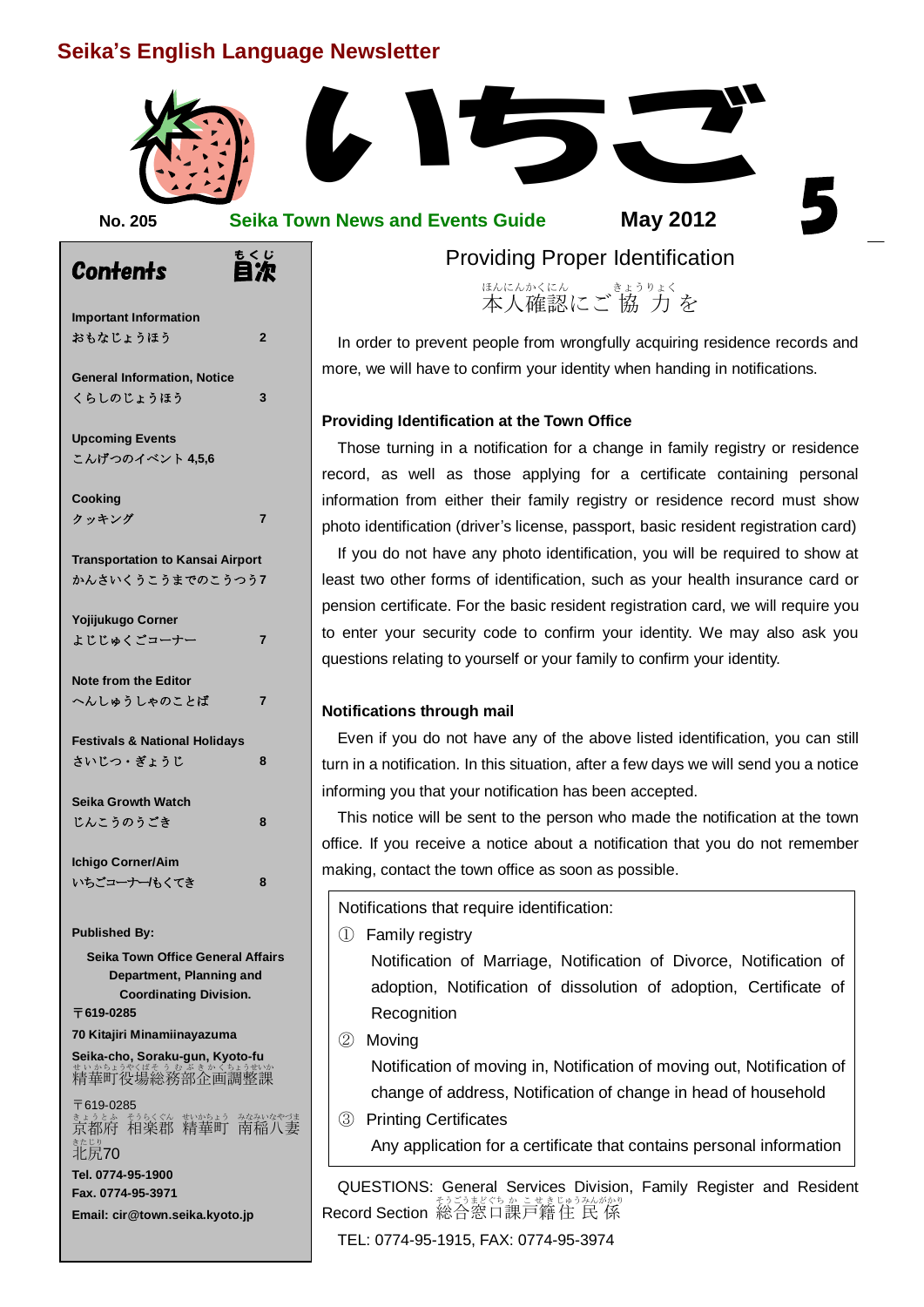## Important Information おもなじょうほう

がいこくじんじゅうみん かた

住 民の方へ

# **TO ALL FOREIGN RESIDENTS**

In mid-May, the Seika town office will send a notice to all foreign residents in Seika with all the information that will be used in their "Provisional resident record".

This is due to the fact that as of July 9th this year, the foreigner registration system will be abolished, and foreign residents will receive a "resident record," the same as Japanese nationals.

However before making the official "resident record," the Seika town office will first make a "Provisional resident record" for foreign residents living in town based on information registered at the town office as of May 7th. Following this, during May we will send a notice confirming the information the office has on file to every foreign head of a household in Seika.

When you receive this notice, please make sure to check to make sure all the information is correct. If there is a mistake or a correction, please notify the town office as soon as possible, as the "Provisional resident record" will become your official "resident record" from July 9th.

QUESTIONS:

<del>へ</del> そうごまどくちかこせきじゅうみんがかり<br>General Services Division 総合窓口課戸籍住 民 係 TEL: 0774-95-1915 FAX: 0774-95-3974

# **Remember the Rules when Bicycling**

# <sub>じてんしゃ</sub><br>自転車のルール

Recently the number of accidents involving cyclists and pedestrians has been on the rise all over Japan, in particular accidents involving senior citizens and high schools students and other young people. We would like remind everyone of a central rule of bicycling that people tend to forget.

That rule is that "Cyclists should use roads, and only go on sidewalks as an exception." According to traffic laws, bicycles are classified as light vehicles.

The only time bicycles are allowed to go on sidewalks are in the following cases:

- When so marked by a traffic sign or otherwise
- If the cyclist is 13 or under, 70 or older, or otherwise physically handicapped in some way
- If it can't be helped due to traffic on the roads

When using sidewalks, be sure to give pedestrians the right of way, stay close to the road, go slow, and not impede any pedestrians.

Let's all remember to follow traffic laws and ride bicycles in a safe manner.

QUESTIONS: General Affairs Division, Executive Emergency Call Section 総務課行政110番係 TEL: 0774-95-1910 FAX: 0774-93-2233



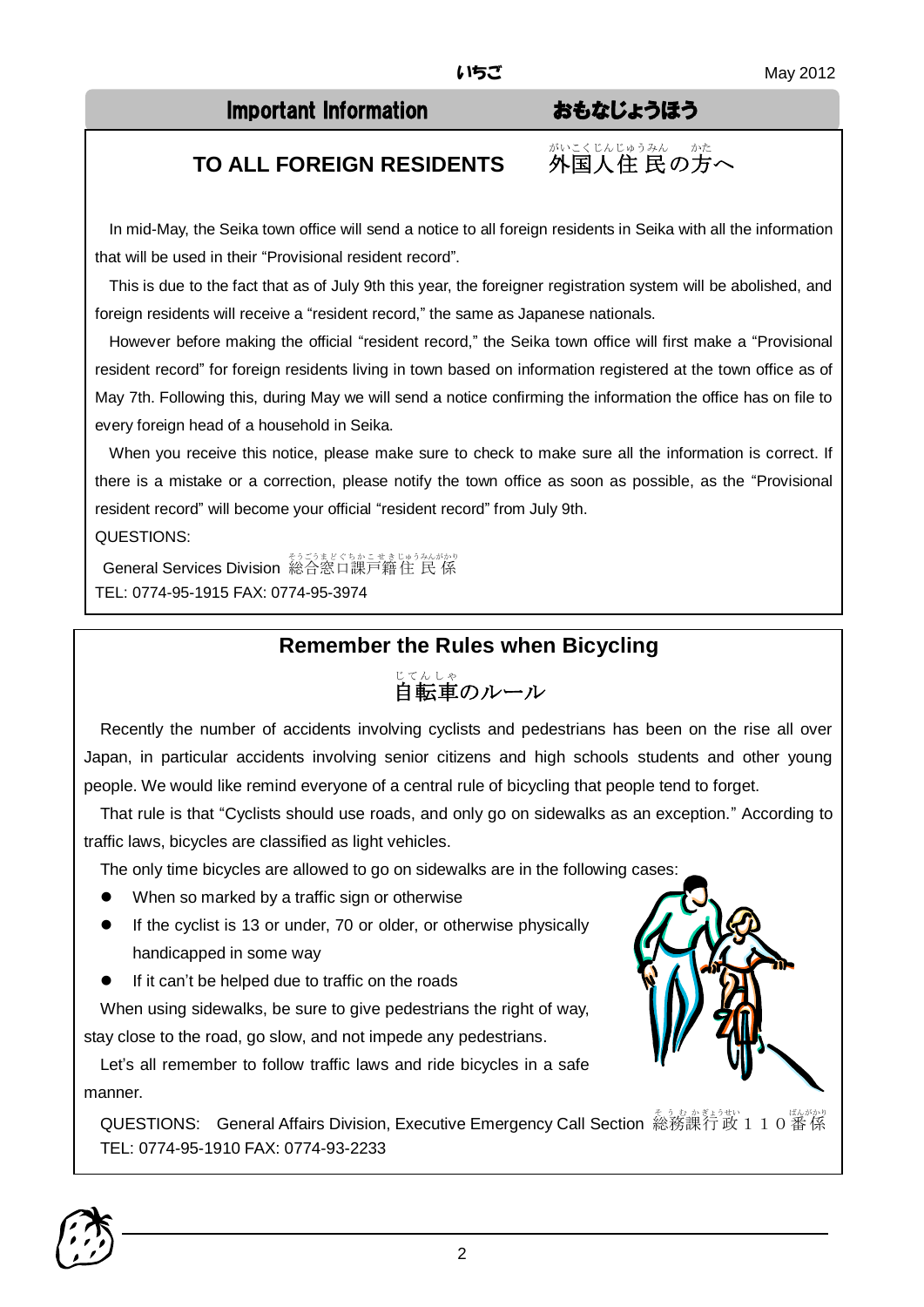# General Information くらしのじょうほう

| <b>May</b>  |                 |                                                                  |                         |
|-------------|-----------------|------------------------------------------------------------------|-------------------------|
| <b>Date</b> | <b>Time</b>     | What                                                             | <b>Where</b>            |
| 4(Fri, Hol) |                 | Sports Festival-Gateball                                         | Uchikoshidai Grounds    |
| 6(Sun)      | 10:00-12:00,    | <b>Town Blood Drive</b>                                          | Apita Seika Parking lot |
|             | 13:00 - 15:30   |                                                                  |                         |
| 7(Mon)      | 13:30-15:00     | <b>Training Room Orientation</b>                                 | Mukunoki Center         |
| $8$ (Tue)   | $13:00 -$       | Health Check-up for 3 and a half year olds                       | <b>Health Center</b>    |
| 9(Wed)      | $13:00 -$       | Dental Check-up for 2 year olds                                  | <b>Health Center</b>    |
| 11(Fri)     | $13:00 -$       | Health Check up for 1 and a half year olds                       | <b>Health Center</b>    |
| 13(Sun)     |                 | Sports Festival-Tennis (Uchikoshidai and Iketani tennis courts), |                         |
|             |                 | soft tennis(Seika Nishi middle school), table tennis (Mukunoki   |                         |
|             |                 | Center, ground golf(Higashihikari Elementary school)             |                         |
| 15(Tues)    |                 | Sports Festival- Golf                                            | Mikanohara Country Club |
| 16(Wed)     | 13:30 - 15:30   | Parenting Class-Childbirth                                       | <b>Health Center</b>    |
| 22(Tues)    | $13:00 -$       | Health Check-up for 9 to 10 month olds                           | <b>Health Center</b>    |
| JJ          | 13:30-15:00     | <b>Training Room Orientation</b>                                 | Mukunoki Center         |
| 23(Wed)     | $13:00 -$       | Health Check-up for 3 to 4 month olds                            | <b>Health Center</b>    |
| $J\bar{J}$  | $13:15 - 14:15$ | <b>BCG Vaccination</b>                                           | <b>Health Center</b>    |
| J           |                 | Mukunoki Center Closed                                           |                         |
| 27 (Sun)    | 9:00-12:00      | Smile Sports Arena                                               | Mukunoki Center         |
| IJ          |                 | Sports Festival-Softball                                         |                         |
| June        |                 |                                                                  |                         |

| $2$ (Sat) | 13:00-15:00 | Celebrate the London Olympics! | Kyotanabe Shakai Fukushi Center, |
|-----------|-------------|--------------------------------|----------------------------------|
|           |             |                                | Study Room                       |
| 3(Sun)    |             | Sports Festival-Volleyball     | Mukunoki Center                  |
|           |             |                                |                                  |

# **What to do if…**

#### **You have a question about something in Ichigo:**

Call Kai Wiesner-Hanks, Coordinator for International relations at the Seika Town Office. You may also call if you need an interpreter, as most of the events and classes in Ichigo will be in Japanese.

#### **You have a problem with life in Japan:**

If you have any questions or problems concerning life in Japan not related to an article in Ichigo, please first contact Kai Wiesner-Hanks, Coordinator for International relations at the Seika Town Office.

TEL:0774-95-1900 FAX: 0774-95-3971 E-mail: cir@town.seika.kyoto.jp or

kikaku@town.seika.kyoto.jp (Planning and Coordinating Division)

#### **You have an issue with your visa or other questions:**

The Kyoto Prefectural International Center, located on the 9th floor of Kyoto Station, offers advice and consolation on Visa issues and general problems. Visa consultations are available on the 4th Sunday of every month from 1p.m.-4p.m. Make a reservation beforehand by phone or from the center's homepage. General counseling is available in English (Monday and Tuesday), Spanish (Wednesday), Portuguese(Thursday), Tagalong(Thursday), Chinese(Friday) and Korean (Saturday) from 1 p.m. to 5 p.m.

TEL: 075-342-5000 Homepage: http://www.kpic.or.jp/english/index.html

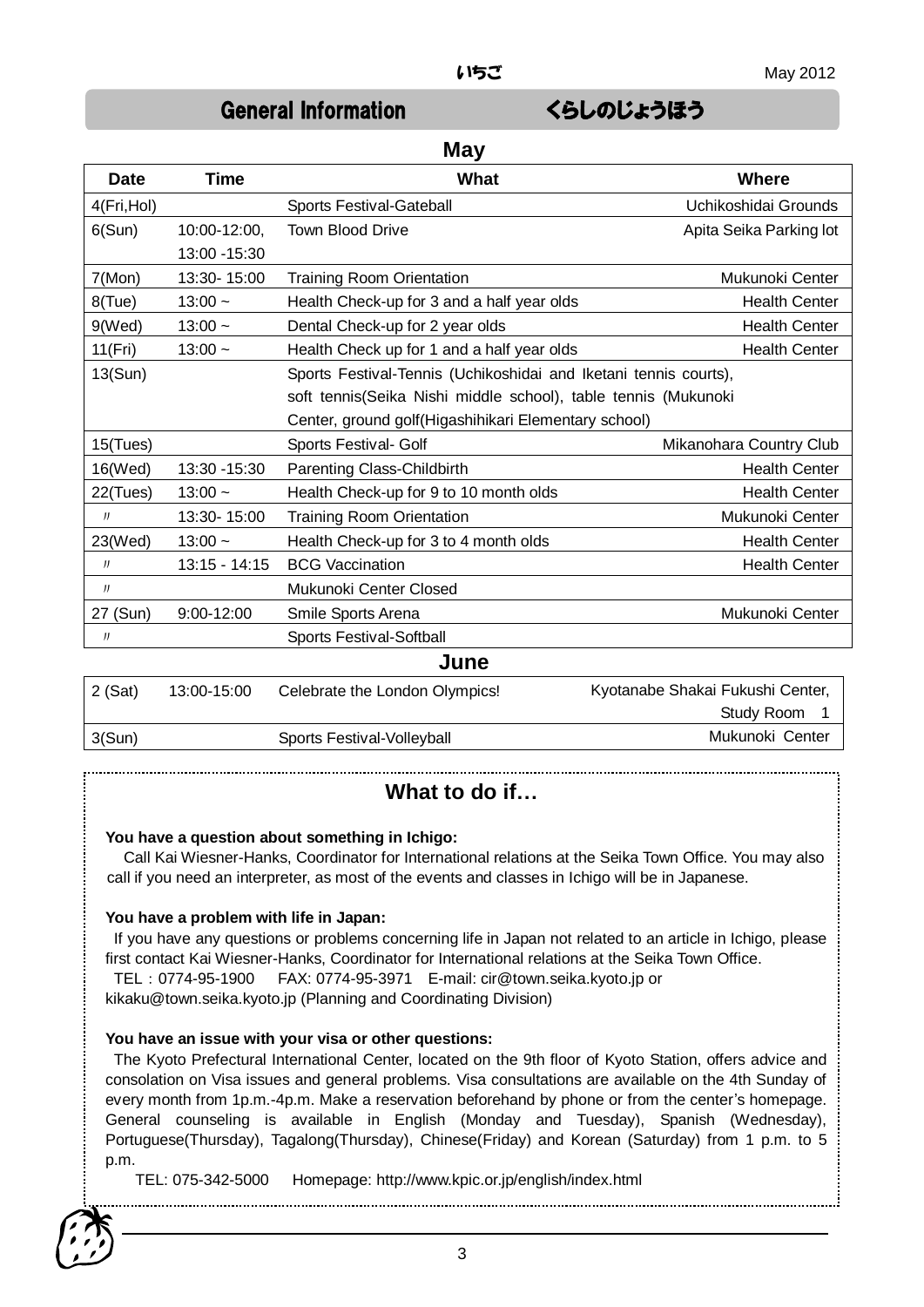# Upcoming Events こんげつのイベント

# **30th Sports Festival: Looking for Participants** 称<br>**第 30** 回総合スポーツフェスティバル:参加選手を募集

The Seika sports festival will be held from April to October, with 15 different events for residents to take part in! Specific sports will talk place during the following months.

**July**- Basketball (middle school students), **August-**Bowling, **October-** Karate

| <b>Softball</b>                     | Volleyball                          | Doubles Badminton                                     |  |
|-------------------------------------|-------------------------------------|-------------------------------------------------------|--|
| When: Sunday, May 27th              | When: Sunday, June 3rd              | When: Sunday, June 10th                               |  |
| (Rain date: Sunday, June 3rd)       | <b>Where:</b> Mukunoki Center Arena | <b>Where:</b> Mukunoki Center Arena                   |  |
| <b>Where:</b> Uchikoshidai Grounds  | <b>Who:</b> Teams with people who   | Who: People who live or work in Seika (Middle         |  |
| <b>Who:</b> People who live or work | live or work in Seika (Middle       | school students and above)                            |  |
| in Seika and members of the         | school students and above)          | <b>Divisions:</b> Men's and women's<br>beginner,      |  |
| Seika softball league.              | <b>Divisions:</b> Men's and Women's | intermediate, and advanced.                           |  |
| Deadline: Thursday, May 17th        | <b>Deadline:</b> Tuesday, May 15th  | (Mixed teams play in the men's division)              |  |
| Fee: ¥3000 per team                 | to Friday the 25th                  | <b>Deadline:</b> Tuesday, May 15th to Friday the 25th |  |
| Run by the Seika Softball           | Fee: ¥2000 per team                 | <b>Fee:</b> Middle school pair: ¥1000                 |  |
| league                              | Run by the Seika Volleyball         | High school students and above: ¥1500                 |  |
|                                     | league                              | Run by the Seika Badminton league                     |  |

Application forms are available at the Mukunoki Center and online at the town homepage. To register, turn in a completed form to the Mukunoki Center front desk.

**Applications/Questions:** Seika Athletics Association Office (In the Mukunoki Center) <sub>むかちょうないくきょうかいひきょく</sub><br>精華町体育協 会 事務局(むくのきセンター内)**TEL:0774-98-0200, FAX: 0774-98-0118** 

# Celebrate the London Olympics! ロンドン五輪を楽しもう!

#### A joint event by the Coordinator of International Relations from Kyotanabe, Kizu and Seika!

 Are you excited for the London Olympics this year? Do you want to learn more about the details of the Olympics, their history, and experience some of the sports that make up the games? Then come and have fun with the coordinators of international relations from Kyotanabe, Seika, and Kizugawa!

**WHEN**: Saturday, June 2nd. 1p.m. - 3p.m. **WHERE**: Kyotanabe Shakai Fukushi Sentaa, Study Room 1 **WHO**: People who live or go to school in Seika, Kyotanabe, or Kizu. (Those in elementary school or below must attend with an adult. Limit 60 people. We will randomly choose participants if the number of applicants exceeds 60) Applications must be received by Friday, May 18th.

**HOW TO APPLY**: On a postcard write, "Enjoy the London Olympics", your name, address, name of guardians if necessary, address of school/workplace for those who do not live in Seika, Kizu or Kyotanabe, and your phone number. Then mail it to the address below. (Up to three people may apply on the same postcard) 〒610-0393(no address necessary)Kyotanabe City Hall, Civic Involvement Division

※We will call you to let you now if you can participate after Tuesday, May 22nd.

#### ○QUESTIONS

Planning and Coordinating Division, Publications Section 企画調整課 広報係 TEL 0774-95-1900・FAX 0774-95-3971

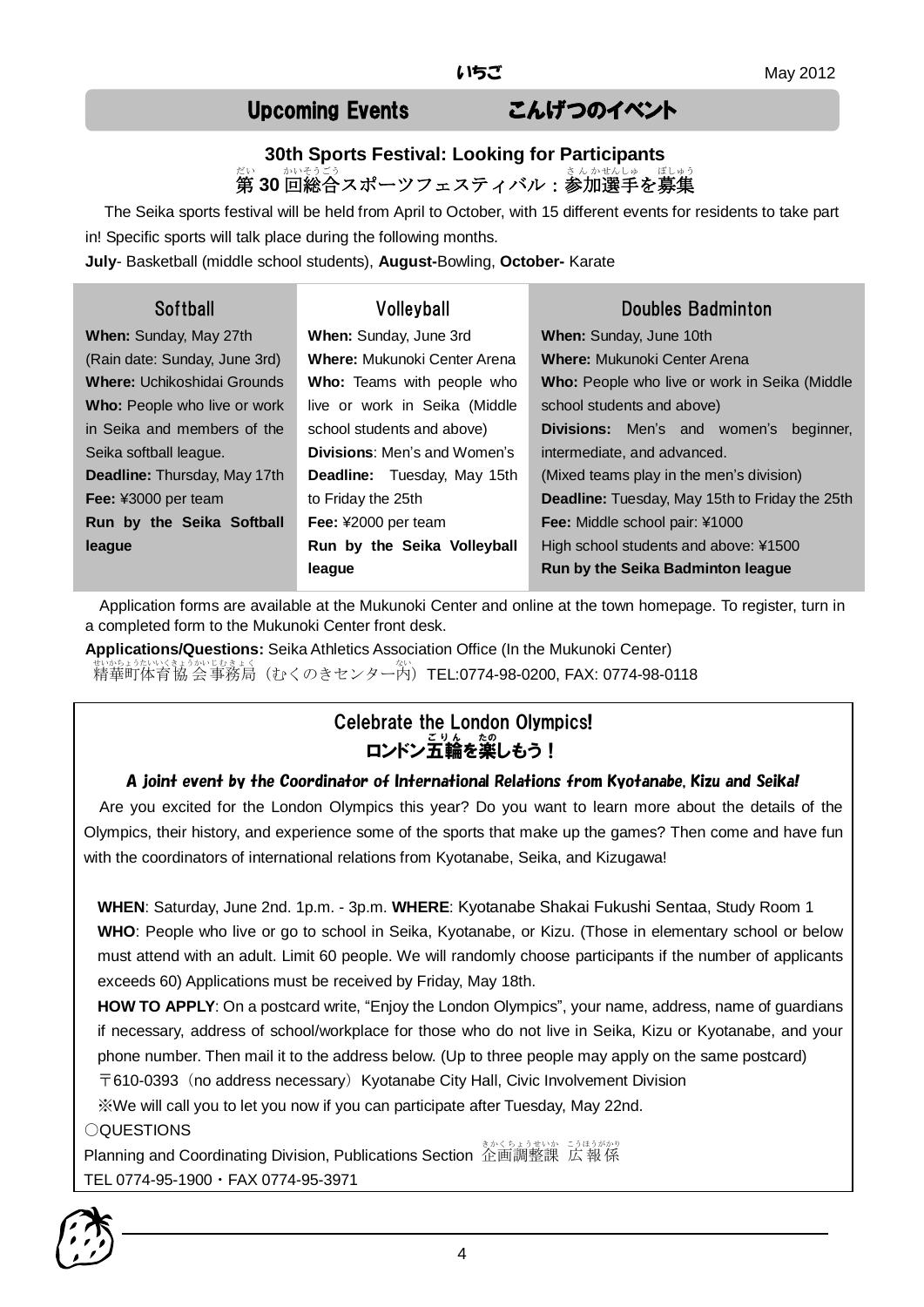### Keihanna Commemorative Park Upcoming Events and Activities

# けいはんな記念公園の催し物

### Suikeien Ikebana Classroom★水景園 すいけいえん のいけばな教室 きょうしつ

WHEN: Thursday, May 10th, Thursday May 24th, 1:30p.m. - 4p.m. WHERE: Suikeien Kangetsurou WHAT: Study the traditional art of Ikebana (flower arrangement) in our Japanese garden. FEE: ¥2000(Please contact the Keihanna Commemorative park Management office at least two days prior)

#### See the Sights Tour ②: Green Maple Leaves and Deutzia Flowers★みどころガイドツアー② 新緑のもみじ、 ウツギの花

WHEN: Saturday, May 12th 11a.m.-12p.m. (Cancelled in case of rain) WHERE: Suikeien (Gather at the Suikeien Satotanada) WHAT: See all the beautiful May sights, including the fresh maple leaves and rhododendron flowers.

#### Space-Time Travelers Art Show★時空の旅人展

WHEN: Sunday, May 13th to Sunday, May 20th 10a.m. -5p.m. (Open from 1:30 p.m. on the 13th and closed from 4p.m. on the 20th) WHERE: Suikeien Kangetsurou Tsuki no Niwa Gallery WHAT: A group art show with paintings, glass work, and pottery.

### 38th Great Flower Operation-★第 38 回花いっぱい大作戦 あさがお棚・ゴーヤカーテンを作ろう

WHEN: Saturday, May 19th 10a.m.-12p.m. (Moved to Sunday, May 26th in case of rain) WHERE: Shibafu Area (Gather at the entrance to the Suikeien) WHAT: Help make the park even more beautiful, by preparing goya curtains and morning glory shelves. (Reservations necessary)

## The Enchanted Mebuki Forest- Forest Play Date★あつまれ!券ぶきの蒸のこびとたち~蒸あそびの白

WHEN: Sunday, May 20th 1p.m. - 3p.m. (Cancelled in case of rain) WHERE: Suikeien Mebuki Forest (Gather at the entrance to the Suikeien) WHAT: Get out and get active with our wood swings, hammocks and zip line! FEE: General: ¥100 Elementary school students: ¥50 Free for children not yet in school.

# Life with Flowers Gardening class ★花のある暮らし~園芸講習会~アイアンバスケットを使って寄せ植え

WHEN: Monday, May 21st 10:30a.m. - 12:00p.m. WHERE: Suikeien Kangetsurou Study Room WHAT: Learn skills for basic gardening knowledge and planting techniques(Application necessary. Limit first 20 applicants. Open to beginners only) FEE: ¥4000-¥4500(includes fee for park entrance and materials) For details, call Masami Morikawa at Rabbit Garden, (TEL:090-6606-2651)

## Suikeien Firefly Festival★水景園のホタル鑑賞会

WHEN: Saturday, May 26th to Sunday, June 17th 6p.m. - 9p.m. (Light up starts at 7:30p.m., entrance open until 8:30 p.m.) WHERE: Suikeien WHAT: Come watch fireflies as they dance about in our lovely Japanese garden FEE: General: ¥300 Elementary School Students ¥150

#### Pocket Marche Market \*ポケットマルシェ

WHEN: Sunday, June 3rd 9a.m.-4p.m. (cancelled in case of storms) WHERE: Shibafu Area WHAT: An outdoor market specializing in antiques and trinkets(entrance is free)

**PARK INFORMATION**: Entrance to Suikeien and Shizenrin: Adults: ¥200, Middle and E.S. students: ¥100 (Discount for groups of 25 and over.) **HOURS**: 9:00 - 17:00 **QUESTIONS**: Keihanna Commemorative Park .<br>Mgmt. Office けいはんな記念公園管理事務所 TEL: 0774-93-1200, FAX: 0774-93-2688 http://www.keihanna-park.jp

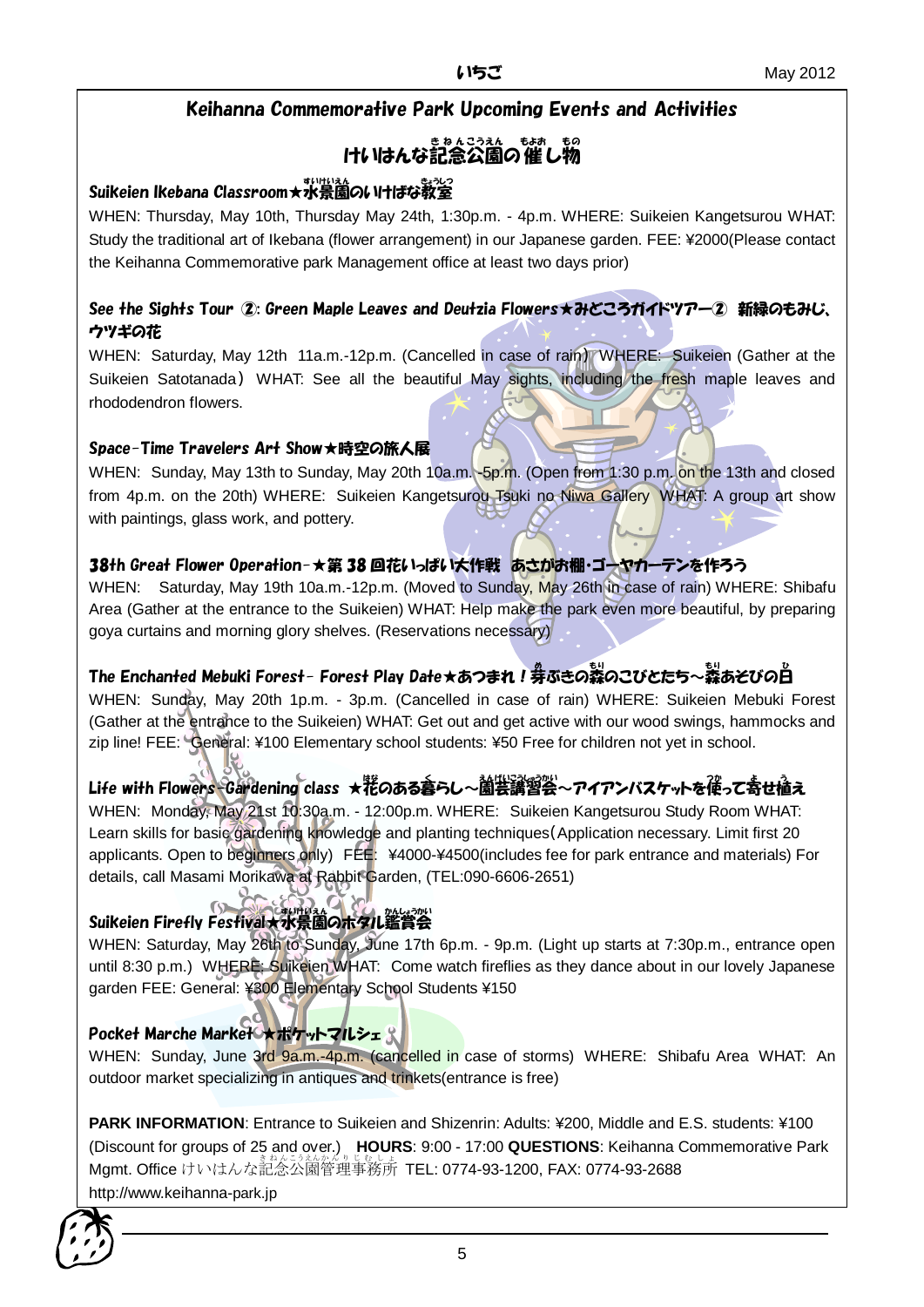# Keihanna Plaza Upcoming Events

けいはんなプラザの 催 し物

# **Keihanna Movies** けいはんな映画劇場

**"Hayabusa: The Long Voyage Home"**

「はやぶさ 遥 はる かなる帰還 きかん 」**(2012, Japan)**

A team of scientists led by Shunichiro Yamaguchi (Ken Watanabe) has designed the Hayabusa space probe In hopes of bringing back to earth the first samples of an asteroid. But will it be able to overcome all obstacles and complete it's 6 billion kilometer mission?



#### **WHEN**:

June 1st (Fri), 10:30a.m., 2:00p.m., 7:00 p.m. June 2nd (Sat), 10:30a.m., 1:30 p.m., 4:30 p.m. June 3rd (Sun) 10:30a.m., 1:30 p.m., 4:30 p.m.

**WHERE**: Keihanna Plaza Main Hall General Admission:……………………¥1,000 J.H.S. students or younger….………..¥700 Senior citizens aged 60 or older……..¥700 Keihanna Tomonokai Members.……..¥700 **QUESTIONS**: Keihanna Convention Department, けいはんなコンベンション<sup>事</sup>業部 TEL: 0774-95-5115

**Keihanna String Philharmonic Concert** けいはんなフィルハーモニー管弦楽団演奏会



**WHEN**: Sunday, June 10th Doors open: 13:30, Starts: 14:00 **WHERE**: Keihanna Plaza Main Hall General Admission:……………………¥1,000 Keihanna Tomonokai Members.……..¥700 **Non-reserved seating. Please call weekdays between 10:00a.m. and 5:30p.m.**

**\*You may also buy tickets at the door from 1:00p.m. the day of the concert CONDUCTOR**: Kunihiko Makimura **PROGRAM**: Brahms: Symphony No. 1 in C minor

Rachmaninoff: Youth Symphony in D minor Glinka: Selections from "Ruslan and Lyudmila"

**QUESTIONS**: Keihanna Orchestra Department, けいはんなプラザ内オーケストラ事業部 TEL: 0774-95-5115

**Town Blood Drive** 献血で命をつなげよう

Blood donations are necessary to help save lives of the sick and injured, so please donate if you can. **WHEN:** Monday, May 21<sup>st</sup> 10:00a.m. - 12:00p.m., 1:00p.m. -3:00p.m.

**WHERE**: Seika Town Office, South parking lot

**WHAT TO BRING**: Identification (Driver's License, Foreigner registration Card, etc.) and a blood donor's card (献血手帳) if you have one.

**Other Information**: Before donating we will test your hemoglobin levels. There are cases where we will not allow someone to donate blood, so please cooperate.

In order to minimize side effects we are only asking for a 400ml donation.

**Questions**: Health Promotion Division, Public Health and Disease Prevention Section, 健康推進課保健 予防係 よぼうがかり TEL: 0774-95-1905 FAX: 0774-95-3974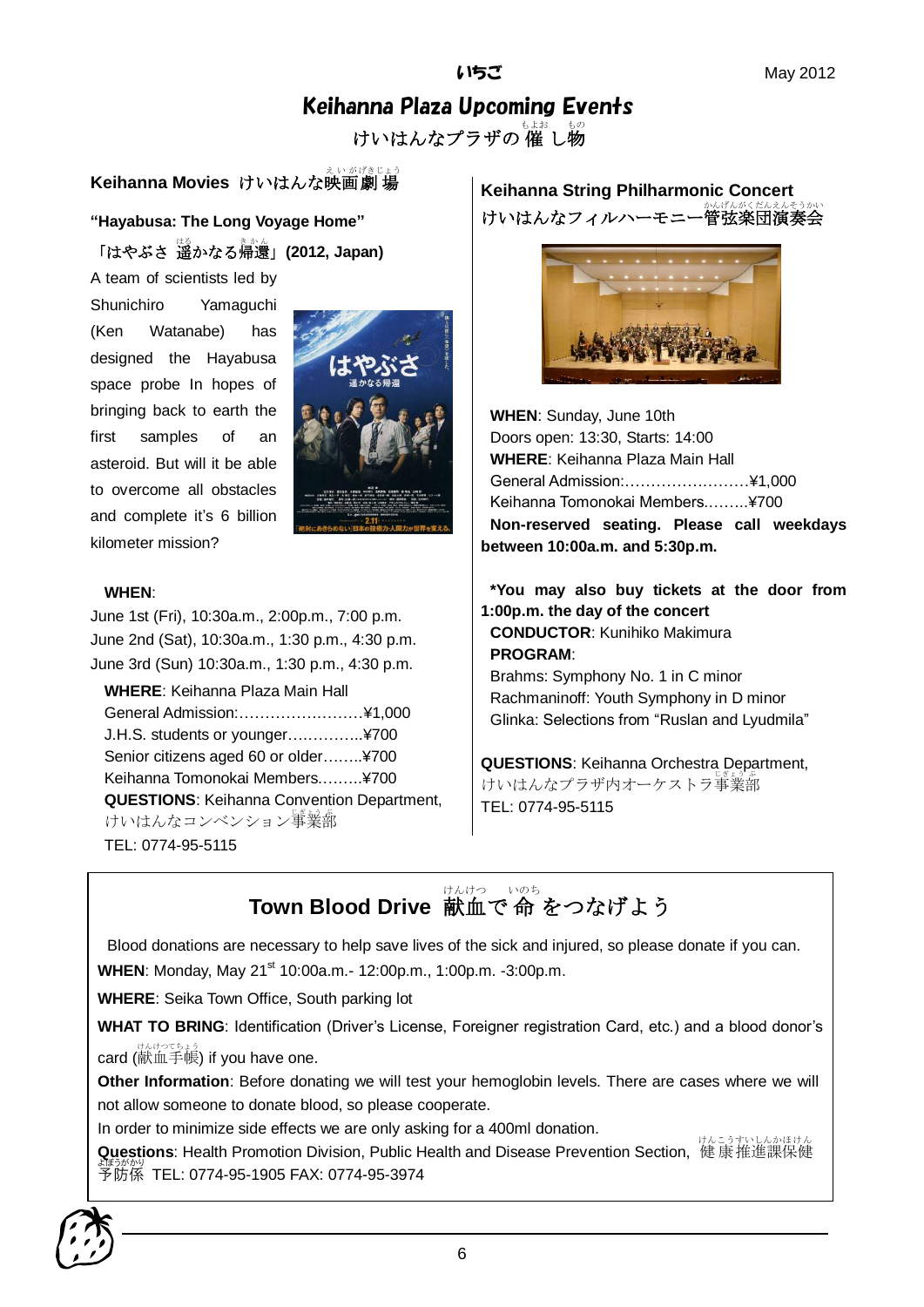### Vegetable Meat Loaf

①Take the pieces of cauliflower, raw shiitake mushrooms, and komatsuna and chop into small pieces

②Put the ground beef and ground pork into a bowl, add the sauce and mix thoroughly.

③Add the vegetables (including the sweet corn) and continue to mix.

④Lay out wax paper on a flat pan, and shape the mixture into a mound on top.

⑤Lightly sprinkle the flour, black sesame and white sesame on top, and bake for 30 to 35 minutes at 180 degrees.

⑥After cooling, cut into easy to serve pieces, serve along with the side vegetables (broccoli, lettuce, lemons) and top with ketchup.

| Ingredients-             |  |  |
|--------------------------|--|--|
| (2 servings)             |  |  |
| Ground Beef…60g          |  |  |
| Ground pork…40g          |  |  |
| Sweet corn ······ 30g    |  |  |
| Cauliflower ······ 20g   |  |  |
| Shiitake Mushrooms       |  |  |
| $\cdots$ 20g             |  |  |
| Komatsuna…40g            |  |  |
| White sesame ··· 2g      |  |  |
| Black sesame ··· 2g      |  |  |
| Flour ········· a pinch  |  |  |
| Broccoli ········· 60g   |  |  |
| Lettuce ············40g  |  |  |
| Lemons 30g               |  |  |
| Ketchup ············· 8g |  |  |
| <b>Sauce:</b>            |  |  |
| $Skim$ milk $\cdots$ 5g  |  |  |
| Salt $\cdots$ 2g         |  |  |
| Bread crumbs10g          |  |  |

Eggs……………30g

# Transportation to Kansai Airport かんさいくうこうまでのこうつう

### **Kansai Airport Bus** ゕんきいくうこう。<br>関西空港エアポートリムジンバス

You can take the Nara Kotsuu Airport Bus to Kansai International Airport from Keihanna Plaza, available seven days a week (one way fare ¥2000). Bookings are available. See the telephone number below to reserve a seat:

| <b>Departing</b> | <b>Arriving</b> | <b>Departing</b> | <b>Arriving</b> |
|------------------|-----------------|------------------|-----------------|
| 5:50a.m.         | 7:30a.m.        | 12:40p.m.        | 2:20p.m.        |
| 6:50a.m.         | 8:25a.m.        | 3:40p.m.         | 5:20p.m.        |
| 7:50a.m.         | 9:30a.m.        | 4:40p.m.         | 6:20p.m.        |
| 9:50a.m.         | 11:30a.m.       | 5:40p.m.         | 7:20p.m.        |
| 10:50a.m.        | 12:30a.m.       | 6:40p.m.         | 8:20p.m.        |
| 11:50a.m.        | 1:30p.m.        |                  |                 |

| <b>Departing</b> | <b>Arriving</b> |
|------------------|-----------------|
| 12:40p.m.        | 2:20p.m.        |
| 3:40p.m.         | 5:20p.m.        |
| 4:40p.m.         | 6:20p.m.        |
| 5:40p.m.         | 7:20p.m.        |
| 6:40p.m.         | 8:20p.m.        |
|                  |                 |

For more information or to reserve a seat: Nara Kotsu Bus Reservation Center をらえる。<br>奈良交通バス予約センター

TEL: 0742-22-5110 (Hours: 9:00 -19:00)

# Cooking クッキング Yojijukugo Corner 四字熟

Howdy everyone and welcome to the Yojijukugo Corner! Yojijukugo are Japanese idioms made up of four Kanji.

| —<br>ŕ.<br>–<br>語 |  |
|-------------------|--|







## **"The return of spring/ favorable turn of fortune"**

During the long winter months, with the cold and darkness, it's easy to get beaten down and give up. However, when springs comes around all of a sudden the world seems alive again! Similarly, even when things are looking their worst, a sudden turn of luck can make everything seem better.

# Note From the Editor へんしゅうしゃのことば

After the fun and relaxing times of Golden Week, many people seem to hit a period called *gogatsu-byou*, or "May sickness." Following Golden Week there are no vacations or days off until July, and with kids getting back into school and new recruits finally settling into their new jobs, many find that a certain lack of excitement.

I will admit I fell into this a bit last year, so this year I'm going to try and make a point to get out and stay active. Remember that May is one of the last months before the harsh Kyoto summer hits, so be sure to spend as much time being outside and active as possible!

- Kai



I have a blog about my life in Seika that everyone should check out! **http://seikalife.blogspot.com**